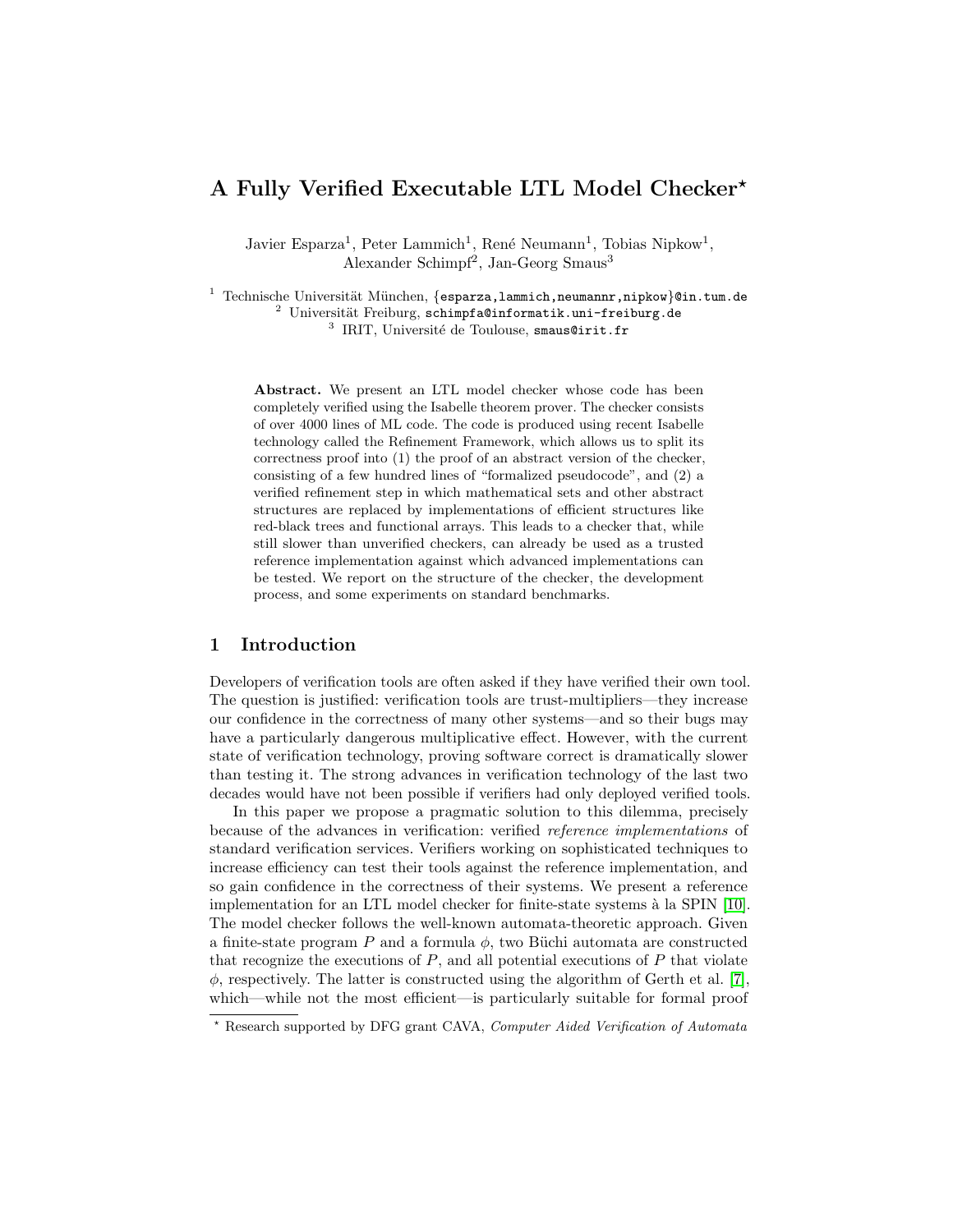because of its inductive structure. Then the product of the two automata is computed and tested on-the-fly for emptiness. For the emptiness check we use an improved version of the nested depth-first search algorithm [\[6,](#page-15-2)[22\]](#page-15-3).

A reference implementation of an LTL model checker must be fully verified (i. e. it must be proved that the program satisfies a complete functional specification). At the same time, it must be reasonably efficient—as a rule of thumb, the verifier should be able to run a test on a medium-size benchmark in seconds or at most a few minutes. Simultaneously meeting these two requirements poses big challenges. An imperative programming style allows one to use efficient update-in-place and random-access data structures, like hash tables; however, producing fully verified imperative code is hard. In contrast, a functional style, due to its extensive use of recursion and recursively defined data structures like lists and trees, allows for standard proofs by induction; however, efficiency can be seriously compromised. In this paper we choose a functional style (we produce ML code), and overcome the efficiency problem by means of a development process based on refinement. We use the Isabelle Collection and Refinement Frameworks [\[13,](#page-15-4)[16\]](#page-15-5) presented in Section [5.](#page-8-0) The Refinement Framework allows us to first prove correct an inefficient but simple formalization and then refine it to an efficient version in a stepwise manner. The Collection Framework provides a pre-proved library of efficient implementations of abstract types like sets by red-black trees or functional versions of arrays, which we use as replacement of hash tables.

To prove full functional correctness of executable code, we define the programs in the logic HOL of the interactive theorem prover Isabelle [\[19\]](#page-15-6). More precisely, the programs are defined in a subset of HOL that corresponds to a functional programming language. After proving the programs correct, ML (or OCaml, Haskell or Scala) code can be generated automatically from those definitions [\[8\]](#page-15-7); like in PVS and Coq, the code generator (which translates equations in HOL into equations in some functional programming language) is part of the trusted kernel of Isabelle. Isabelle proofs are trustworthy because Isabelle follows the LCF architecture and all proofs must go through a small kernel of inference rules.

We conduct some experiments on standard benchmarks to check the efficiency of our code. To gain a first impression, for products with  $10^6-10^7$  states, our implementation explores  $10^4$ - $10^5$  states per second. While this is still below the efficiency of the fastest LTL model checkers, it fulfills the goal stated above: products with  $10^6$ - $10^7$  states allow to explore many corner cases of the test space.

All supporting material, including the ML code, can be found online at <http://cava.in.tum.de/CAV13>.

## 1.1 Related work

To the best of our knowledge, we present the first fully verified executable LTL model checker. In previous work [\[21\]](#page-15-8), we had presented a formalization of the LTL-to-Büchi translation by Gerth et al. [\[7\]](#page-15-1) in Isabelle. However, instead of sets, lists were used everywhere for executability reasons. In the present work, we have re-formalized it using the Refinement Framework, in order to separate the abstract specification (in terms of sets) and the concrete implementation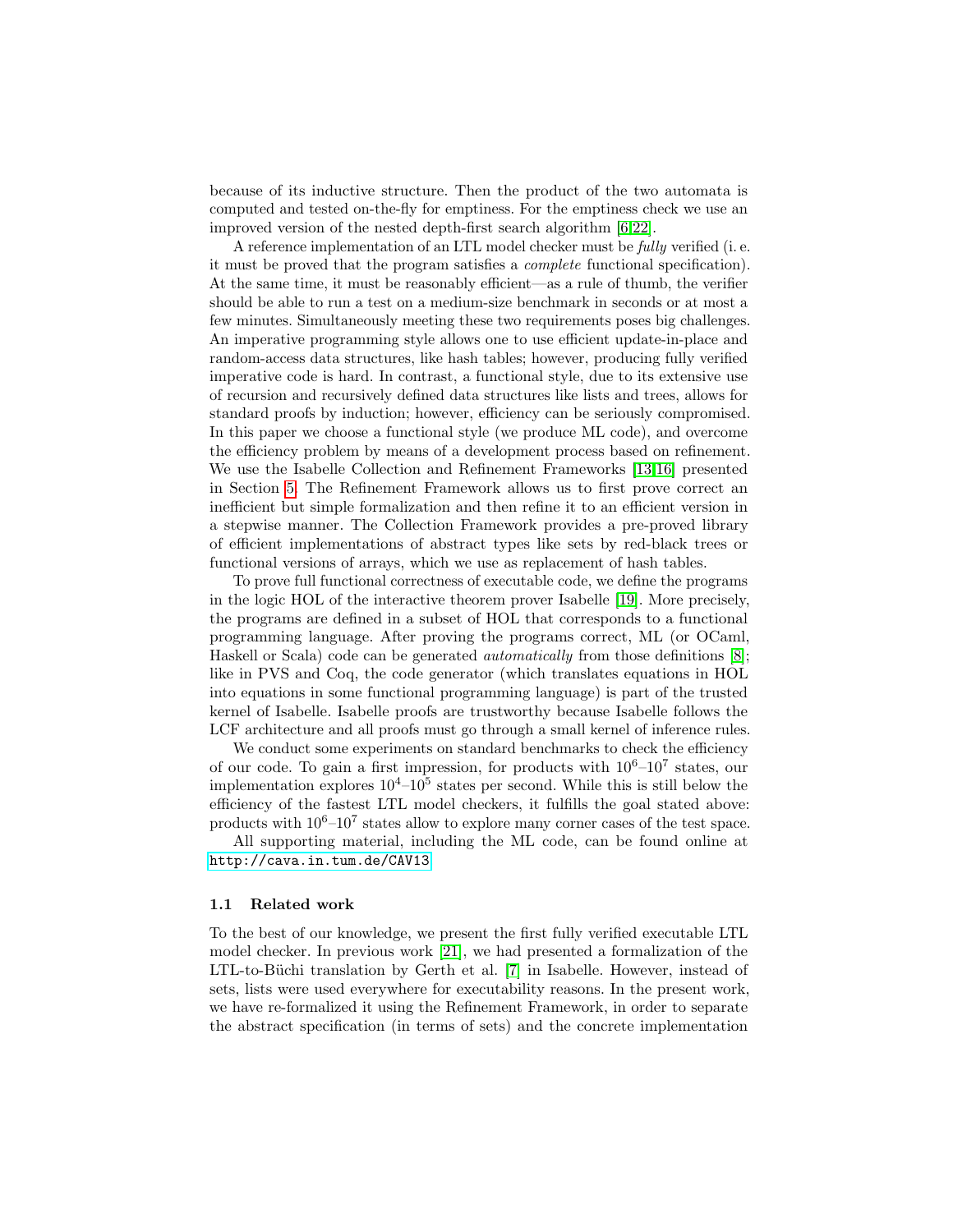(refining sets to red-black trees, ordered lists etc., as appropriate). This increased modularity and performance. Moreover we have added a second phase that translates the resulting generalized Büchi automata into ordinary ones.

The first verification of a model checker we are aware of is by Sprenger for the modal  $\mu$ -calculus in Coq [\[23\]](#page-15-9). No performance figures or larger examples are reported.

There is a growing body of verified basic software like a C compiler [\[17\]](#page-15-10) or the seL4 operating system kernel [\[11\]](#page-15-11). With Leroy's compiler we share the functional programming approach. In contrast, seL4 is written in C for performance reasons. But verifying its 10,000 lines required 10–20 person years (depending on what you count). We believe that verifying a model checker at the C level would require many times the effort of our verification, and that verifying functional correctness of significant parts of SPIN is not a practical proposition today. Even seL4, although very performant, was designed with verification in mind.

Of course the idea of development by refinement is an old one (see Section [5](#page-8-0) for references). A popular incarnation is the B-Method [\[1\]](#page-14-0) for which a number of support tools exist. The main difference is that B aims at imperative programs while we aim at functional ones.

# 2 Isabelle/HOL

Isabelle/HOL [\[19\]](#page-15-6) is an interactive theorem prover based on Higher-Order Logic (HOL). You can think of HOL as a combination of a functional programming language with logic. Although Isabelle/HOL largely follows ordinary mathematical notation, there are some operators and conventions that should be explained. Like in functional programming, functions are mostly curried, i.e. of type  $\tau_1 \to \tau_2 \to \tau$ instead of  $\tau_1 \times \tau_2 \to \tau$ . This means that function application is usually written f a b instead of  $f(a, b)$ . Lambda terms are written in the standard syntax  $\lambda x$ . t (the function that maps x to t) but can also have multiple arguments  $\lambda x y$ . t, paired arguments  $\lambda(x,y)$ . t, or dummy arguments  $\lambda$ -. t. Names may contain hyphens, as in *nested-dfs*; do not confuse them with subtraction.

Type variables are written 'a, 'b etc. Compound types are written in postfix syntax:  $\tau$  set is the type of sets of elements of type  $\tau$ , similarly for  $\tau$  list. Lists come with the standard functions length, set (converts a list into a set), distinct (tests if all elements are distinct), and  $rsli$  (returns the *i*th element of list  $xs$ ). The function insert inserts an element into a set.

A record with fields  $l_1, \ldots, l_n$  that have the values  $v_1, \ldots, v_n$  is written  $(l_1 = v_1, \ldots, l_n = v_n)$ . The field l of a given record r is selected just by function application:  $l r$ .

In some places in the paper we have simplified formulas or code marginally to avoid distraction by syntactic or technical details, but in general we have stayed faithful to the sources.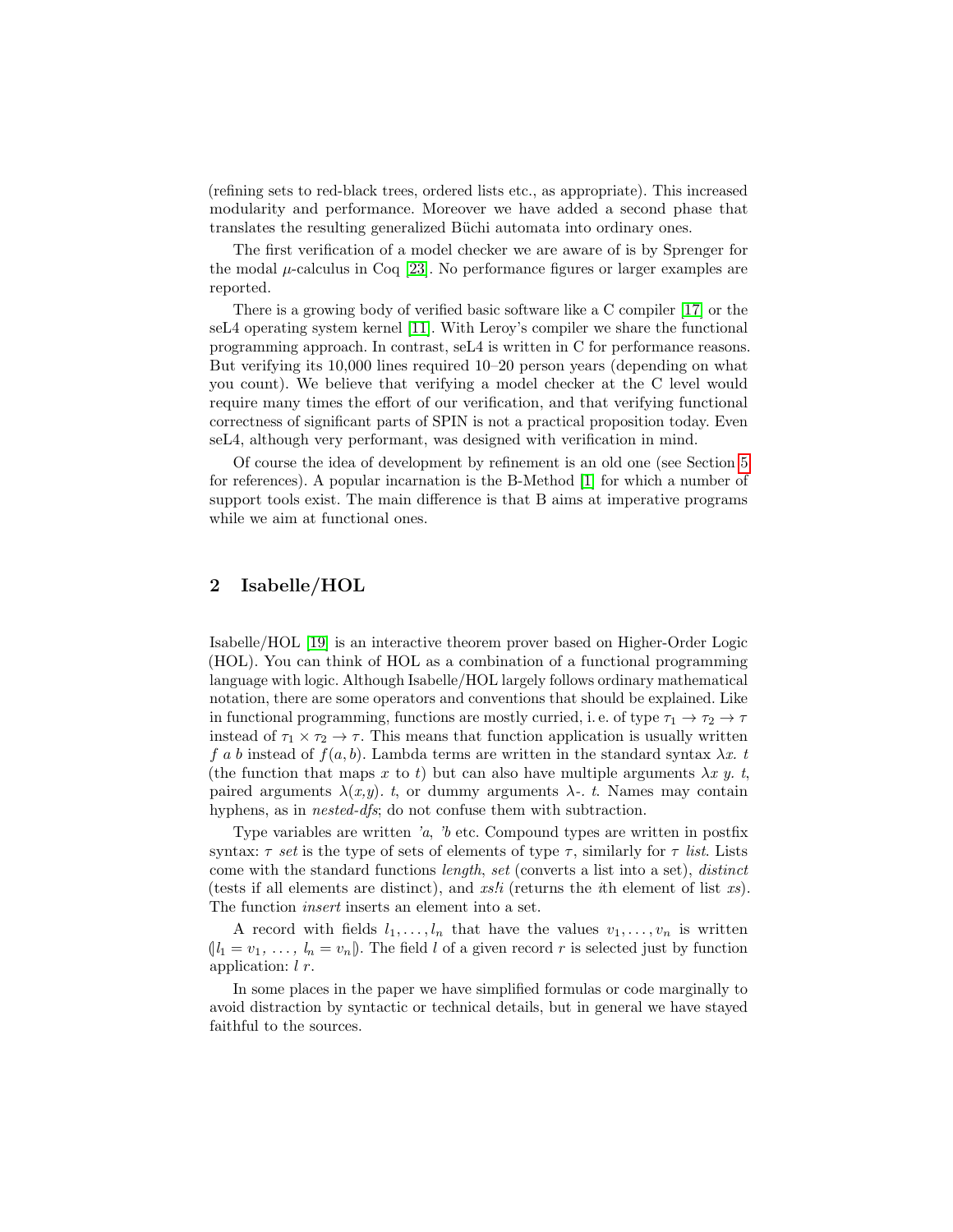# <span id="page-3-0"></span>3 A First View of the Model Checker

In this section we give an overview of the checker and its correctness proof for non-specialists in interactive theorem proving. The checker consists of about 4900 lines of ML. The input consists of a system model and an LTL formula. The modeling language, which we call Boolean programs, is a simple guarded command language with Booleans as datatype. The atomic propositions of the formula are of the form x, stating that variable x is currently true.

Boolean programs are compiled using a function that translates them into an interpreted assembly program, also defined within Isabelle, with a simple notion of configuration. We then call cava-code, the main function of the model checker; applied to a compiled Boolean program  $bpc$  (more precisely,  $bpc$  is always a pair consisting of a compiled program and an initial configuration) and a formula phi, cava-code returns either NO-LASSO or LASSO y to-y cyc. NO-LASSO means that the product automaton contains no accepting lasso, i. e. that every execution of the program satisfies the property. LASSO y to-y cyc describes an accepting lasso, which corresponds to a counter-example, i. e. an execution of the program violating *phi*: *y* is an accepting state, *to-y* is a path leading to it (given as a list of states), and cyc is a cycle from  $y$  to  $y$ . The generated ML code looks as follows:

```
fun cava-code bpc phi =let val y = LTL-to-BA-code (LTLCNeg phi);val x = (graph-Delta-code bpc y, graph-F-code y);in nested-dfs-code x start-node end;
```
The main subfunctions already appear in the text of cava-code:

- $-LTL-to-BA-code phi$  is based on the tableau construction by Gerth et al. [\[7\]](#page-15-1). The function takes an LTL formula as input and returns the initial state, transition function, and acceptance condition of a Büchi automaton for the formula phi. The construction of [\[7\]](#page-15-1) proceeds by recursion on the structure of the formula, which makes it particularly suitable for verification.
- graph-Delta-code bpc y returns the transition function of the product of a Büchi automaton recognizing the runs of  $bpc$  and the Büchi automaton y.  $graph-F-code$  y returns the accepting states of the product. (As the Büchi automaton of bpc has only final states, it is not required as a parameter of graph-F-code.)
- $-$  nested-dfs-code x start-node implements the algorithm of [\[22\]](#page-15-3) for emptiness of Büchi automata. This algorithm is an improvement of the nested depthfirst search algorithm of [\[9\]](#page-15-12), which in turn improves on the original nested depth-first search algorithm of [\[6\]](#page-15-2).

Function LTLcNeg phi returns the negation of phi. So the program negates the formula, computes a Büchi automaton for it, intersects it with a Büchi automaton for the Boolean program, and checks for emptiness.

The model checker and its correctness proof are developed in three steps, using Isabelle's Refinement Framework [\[15,](#page-15-13)[16\]](#page-15-5), which is described in Section [5.](#page-8-0) Here, we give a brief overview. Each function *foo-code* in the final ML code is the result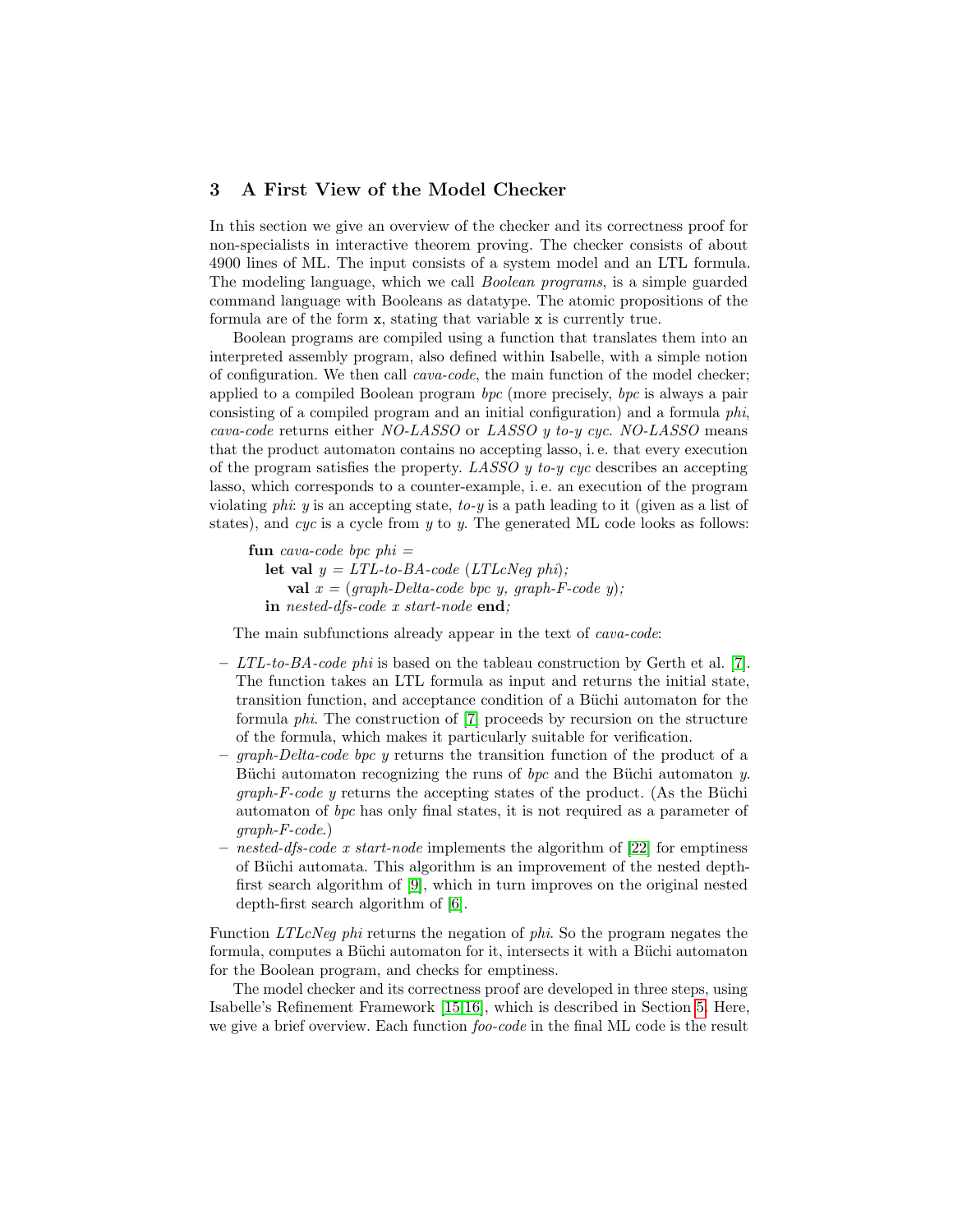of a three-step process. We first formalize an abstract function foo, together with its specification. Abstract functions are allowed to use nondeterministic choice, abstract sets as data structures, etc.; they can be seen as formalized pseudocode. The abstract functions comprise about 250 lines of Isabelle code, which can be found in <http://cava.in.tum.de/files/CAV13/abstract-functions.pdf>. The first proof step consists of showing that they satisfy their specifications.

In a second step, we formalize a foo-code function based on foo. Here, operations on sets are replaced by corresponding operations on red-black trees or arrays. For instance, an instruction like "let  $X' = X \cup \{x\}$ " is replaced by an insert operation on, say, red-black trees. The second proof step consists of proving that foo-code is a refinement of foo. Loosely speaking, this means that the result of the (deterministic) foo-code is one of the results of the (usually nondeterministic) foo. The second step does not significantly increase the code length.

Finally, foo-code is automatically transformed into ML code (the ML function keeps the same name). The generated 4900 lines of ML contain the model-checker and all its prerequisites, like the code for red-black trees and other data structures.

For example, the main theorem proving the correctness of cava, the abstract function of cava-code, looks as follows:

#### theorem cava-correct:

cava bpc  $\phi \leq$  spec res. res = NO-LASSO  $\leftrightarrow (\forall w. \ BP\text{-}accept \ bpc \ w \longrightarrow w \models \phi)$ 

It says that the result of cava bpc  $\phi$  (where bpc is a compiled Boolean program, see above) satisfies the given specification: The result is NO-LASSO iff  $\forall w. BP\text{-}accept\;bp\text{-}w \longrightarrow w \models \phi.$  See Section [5](#page-8-0) for details on  $\leq$  and spec. Here, w is an infinite sequence of (i.e. a function from  $\mathbb N$  to) sets of Boolean variables of the program. The formula  $BP\text{-}accept\;bp\;w$  is true iff there is a run of the program bpc such that at time point n exactly the variables  $w(n)$  are true. Hence  $\forall w$ ... states that every program run satisfies  $\phi$ . The following lemma proves the refinement step:

#### lemma cava-code-refine:

return (cava-code bpc  $\phi$ )  $\leq$  cava bpc  $\phi$ 

Once cava-correct and cava-code-refine have been proven, we can (almost automatically) prove the correctness of cava-code:

lemma cava-code-correct: cava-code bpc  $\phi = NO\text{-}LASSO \leftrightarrow (\forall w. BP\text{-}accept~bpc~w \longrightarrow w \models \phi)$ 

# 4 A Closer Look at the Model Checker

This section describes and assembles the model checker components on the abstract level. At the end we summarize the size of the complete development.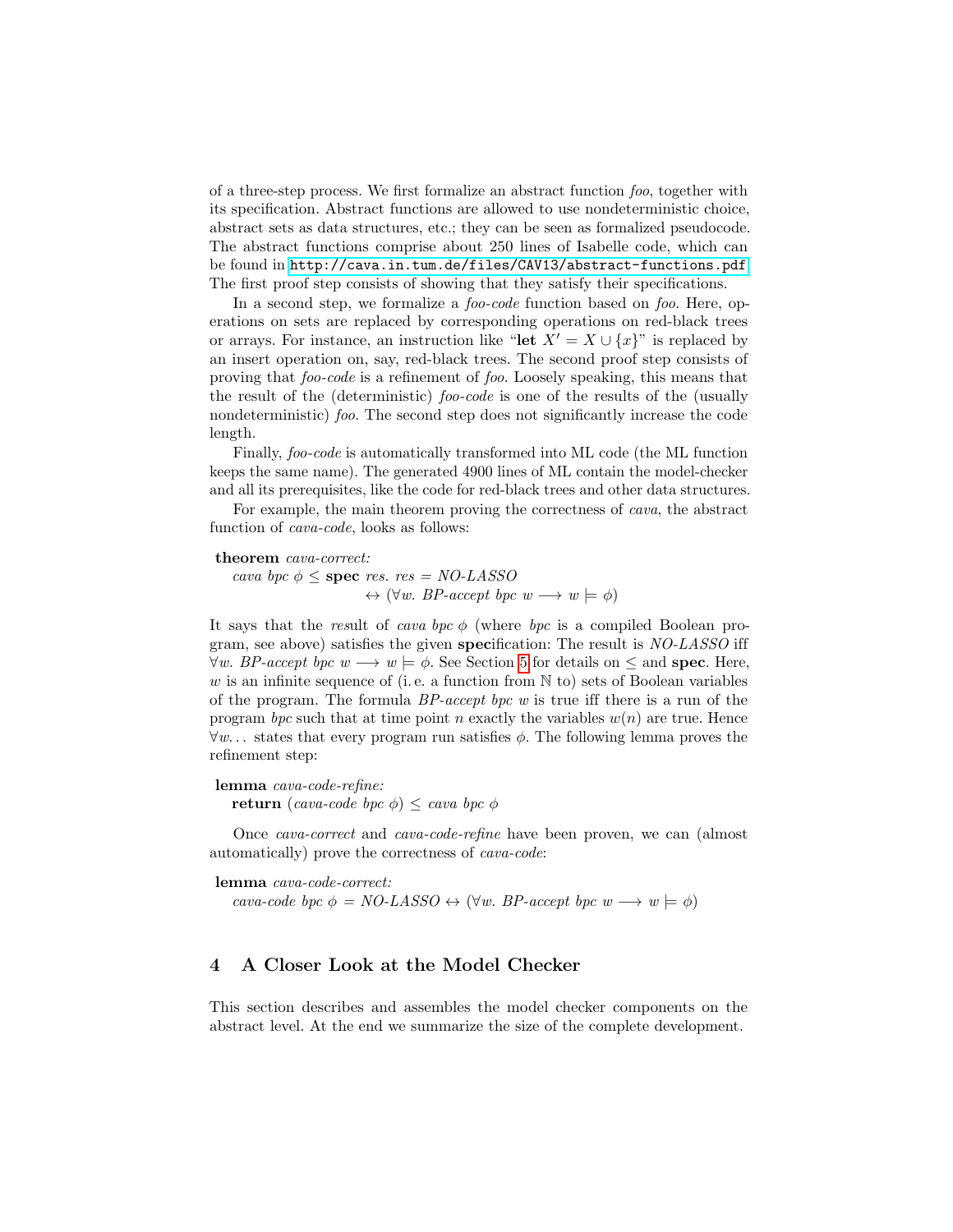#### 4.1 Modeling Language

Our Boolean programs are similar to Dijkstra's guarded command programs, with all variables ranging over Booleans. There is SKIP, simultaneous assignment  $v_1,\ldots,v_n := b_1,\ldots,b_n$  (where the  $b_i$  are Boolean expressions), sequential composition  $c_1$ ;  $c_2$ , conditional statements IF  $[(b_1,c_1),\ldots,(b_n,c_n)]$  FI (please excuse the syntax), and loops WHILE  $b$  DO  $c$ . We use (terminating) recursion in HOL to define programs that depend on some parameter. For example, the program for the *n* dining philosophers is defined via a function  $\dim(q(n))$  that returns a list of pairs of Boolean expressions and commands:  $dining(0) = \parallel$  and  $dining(n + 1) = ...$   $dining(n)$ ... The overall program is simply WHILE TT DO IF  $\dim \{n\}$  FI (where TT is the constant true).

Since our focus is the model checker, we have refrained from extending our modeling language further, say with arrays or bounded integers. This would be straightforward in a higher-order interactive theorem prover, as the formalizations of much more complicated languages like C [\[17\]](#page-15-10) and Java [\[12\]](#page-15-14) have shown.

The semantics of our modeling language is formalized in HOL by a translation into a simple interpreted assembly language. The reason is speed: executing commands on the source code level is slow. Because the execution has to be interleaved with the state space exploration this would slow down the model checker considerably. The semantics of an assembly language program is given by a function nexts that computes the list of possible next configurations from a given configuration. Function nexts always returns a nonempty list (in the worst case by cycling), which means that every program has a run and all runs are infinite. Based on nexts, BP-accept is defined just as sketched at the end of Section [3](#page-3-0) above.

#### <span id="page-5-0"></span>4.2 LTL-to-Büchi Translator

The LTL-to-Büchi translator has two parts. The first part implements the algorithm of Gerth et al. [\[7\]](#page-15-1) to translate an LTL formula into a generalized Büchi-automaton (LGBA, named  $LGBA rel$  in the theories due to its transition relation). Recall that the acceptance condition of a generalized Büchi automaton consists of a set  $\{F_0, \ldots, F_{m-1}\}$  of sets of accepting states. A run is accepting if it visits each  $F_i$  infinitely often. (Ordinary) Büchi automata are the special case  $m = 1$ . The function LTL-to-LGBArel (not shown) implements the tableau construction by Gerth et al. [\[7\]](#page-15-1). The correctness proof shows that the resulting LGBA recognizes the language of computations satisfied by the formula.

lemma LTL-to-LGBArel-sound: LTL-to-LGBArel  $\phi \leq$  spec  $A_L$ .  $\forall w$ . LGBArel-accept  $A_L$   $w \leftrightarrow w \models \phi$ 

Since the nested depth-first search algorithm only works for Büchi automata, not for generalized ones, the second part transforms LGBAs into equivalent Büchi automata. The construction for this is simple and well-known (see e.g.  $[4]$ ), but we use this function to illustrate some points of our approach and (in the next section) of our use of the Refinement Framework.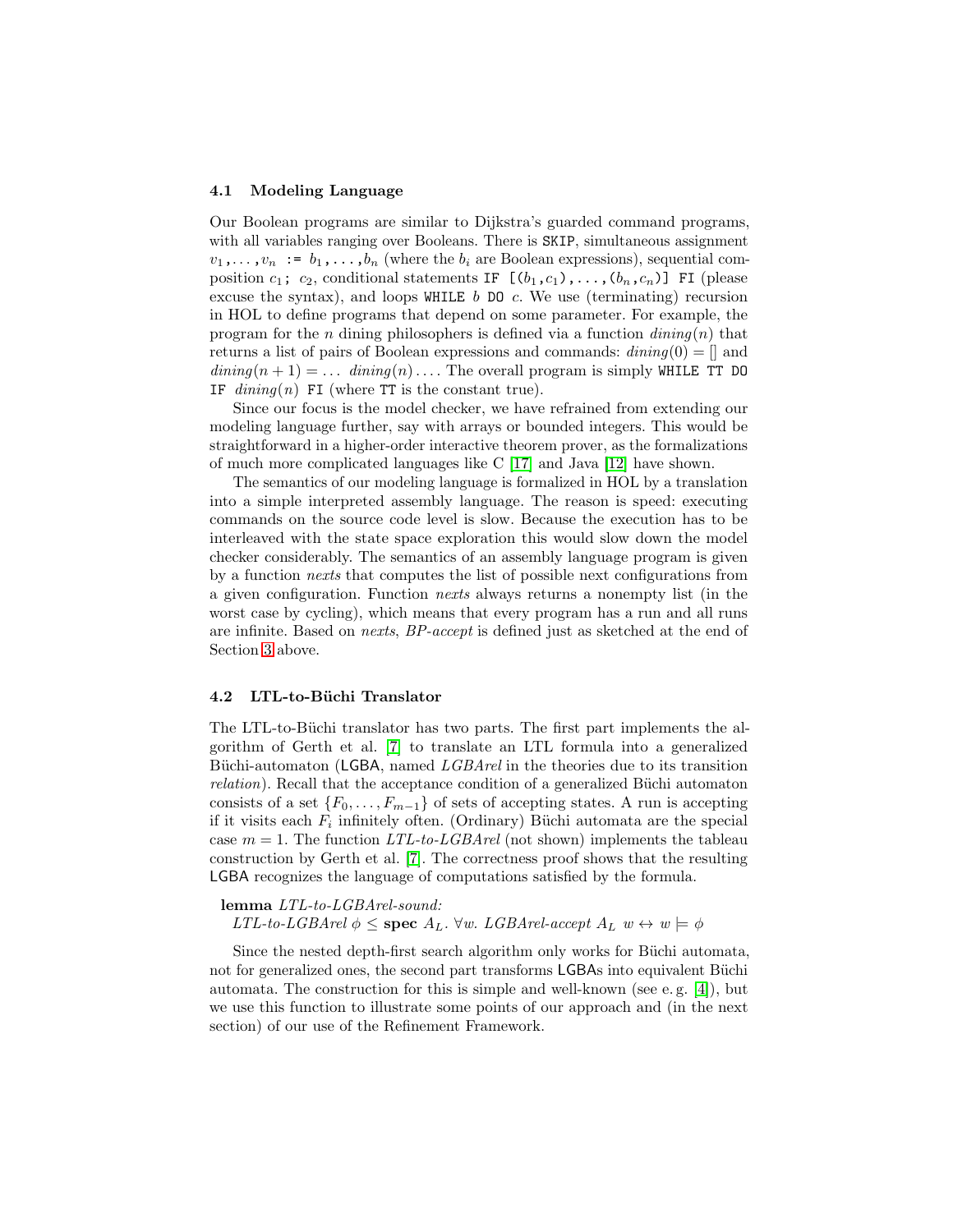We briefly recall the LGBA-to-Büchi construction. For each state  $q$  of the **LGBA** we have states  $(q, k)$  in the Büchi automaton, where  $0 \leq k \leq m-1$  and m is the number of acceptance sets. If  $q \rightarrow q'$  is a transition of the LGBA and q is labeled with a, then we add transitions  $(q, k) \stackrel{a}{\longrightarrow} (q', k)$  for every k to the Büchi automaton, but if  $q$  belongs to the *i*-th acceptance set then instead of  $(q, i) \stackrel{a}{\longrightarrow} (q', i)$  we add  $(q, i) \stackrel{a}{\longrightarrow} (q', i + 1 \mod m)$ . An additional technical point is that the LGBA produced by [\[7\]](#page-15-1) carries labels on the states, and not on the transitions. Therefore, a label on a state of an LGBA must be translated into a label on all outgoing transitions of the corresponding Büchi automaton. Our abstract function for this is LGBA-to-BA, shown below. The function takes an LGBA as an argument and returns a Büchi automaton with transition function trans, initial states initial, and a predicate accept defining the accepting states. The predicate L A q a is true if the state q of A is labeled by a.

 $LGBA$ rel-to-BA  $A =$ do {  $Flist \leftarrow \textbf{spec} \; xs. \; F \cdot \textbf{GBA}(A) = set \; xs \wedge \textbf{distinct} \; xs;$ return  $(ABA-\Delta)$  $(\lambda(q, k)$  a. if L A q a then  ${q' | (q,q') \in \Delta \text{.GBA}(A)}$  $\times$  {if  $k$  < length Flist  $\wedge$   $q \in$  Flist!k then  $(k+1) \mod (length \; Flist)$ else  $k$ } else  $\{\},\$  $BA-I = I\_GBA(A) \times \{0\},$  $BA-F = (\lambda(q, k), (k = 0) \wedge (length\, Flist = 0 \vee q \in \text{Flist!0})) \parallel$ 

The acceptance family of A is a set of sets of states. However, for indexing, we actually need a *list* of sets. The second line of the above definition assigns this list to the name Flist. We prove language equivalence of the LGBA and its corresponding Büchi automaton:

lemma  $LGBA$ rel-to-BA-sound:  $LGBA$   $A_L \longrightarrow$  $LGBA$ rel-to-Buchi  $A_L \leq$ spec  $A_B$ .  $\forall w$ . LGBArel-accept  $A_L$  w  $\leftrightarrow$  BA-accept  $A_B$  w

Assumption  $LGBArel$   $A_L$  restricts the LGBA to fulfill some consistency properties. Function LTL-to-BA is the composition of LTL-to-LGBArel and LGBArel-to-BA. Combining their correctness lemmas yields the overall correctness lemma:

lemma LTL-to-BA-sound: LTL-to-BA  $\phi \leq$  spec  $A_B$ .  $\forall w$ . BA-accept  $A_B$   $w \leftrightarrow w \models \phi$ 

## 4.3 Language Emptiness Check

The model checker checks emptiness of the language of the product automaton using the algorithm of [\[22\]](#page-15-3). It is implemented in the function nested-dfs-code, whose corresponding abstract function is *nested-dfs*. It is defined on any graph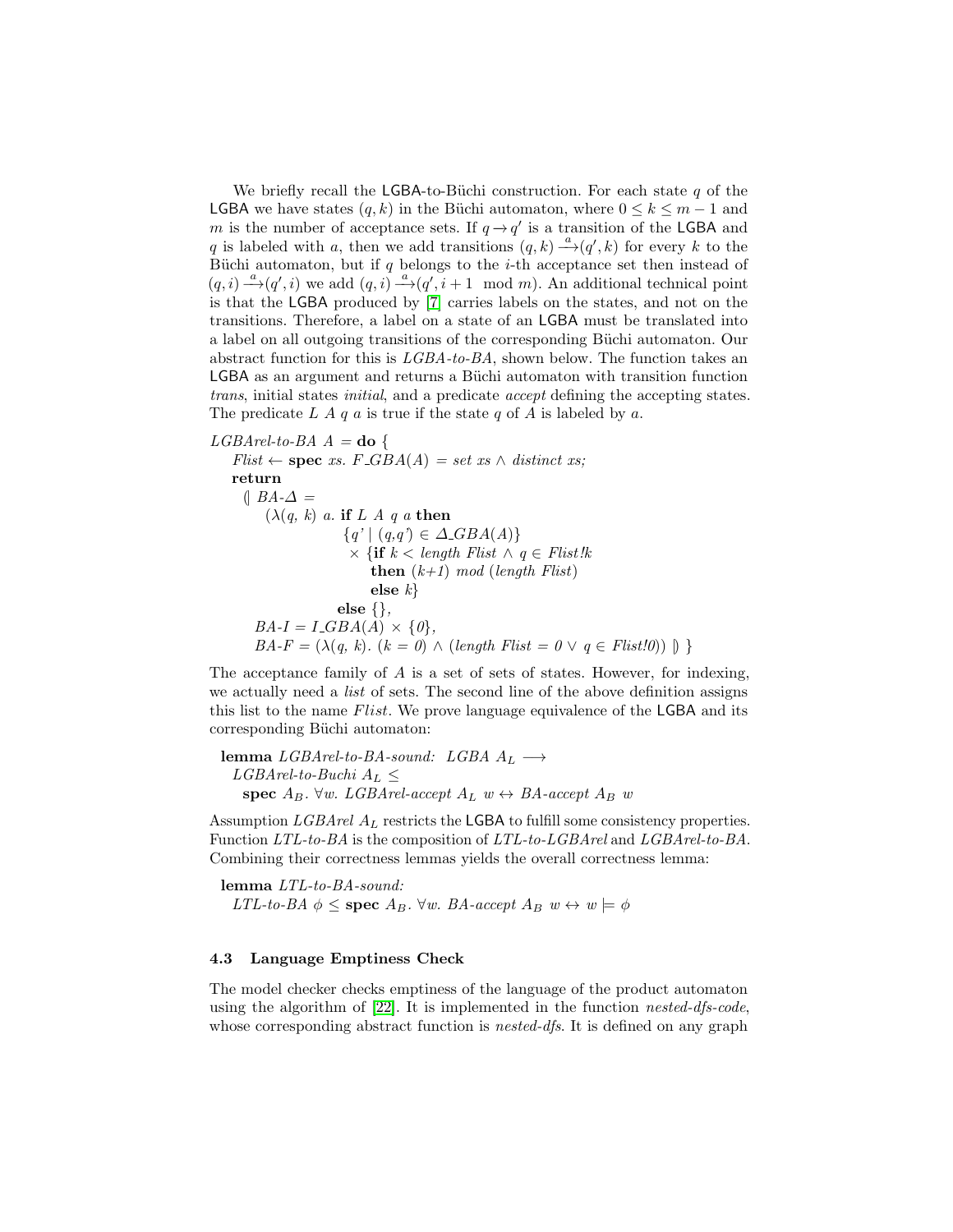consisting of an initial vertex  $x$ , a successor function succs, and a distinguished subset  $F$  of vertices. In case of the product automaton, these correspond to the initial state, the transition function, and the set of accepting states of the automaton, respectively. The correctness theorem is phrased in terms of the transition relation  $\rightarrow$  = {(a,b) | b  $\in$  succs a}:

lemma nested-dfs-NO-LASSO-iff: nested-dfs (succs, F)  $x \le$  spec res. res = NO-LASSO  $\leftrightarrow$  $\neg \left( \exists v. x \rightarrow^* v \land v \in F \land v \rightarrow^+ v \right)$ 

It expresses that the function returns  $NO\text{-}LASSO$  iff there is no final state v reachable from x and reachable (in at least one step) from itself.

## 4.4 The Model Checker

Now we combine the individual components of the model checker to obtain the main function cava. We do not show this in the paper (see [http://cava.in.](http://cava.in.tum.de/CAV13) [tum.de/CAV13](http://cava.in.tum.de/CAV13)) but sketch (we do not explain all the details) how the individual correctness lemmas are combined into the main theorem cava-correct above.

In the first step, the input formula  $\phi$  is translated into a Büchi automaton by LTL-to-BA. Lemma LTL-to-BA-sound states the correctness of this step. Then function SA-BA-product (not shown because straightforward) computes the product of the model  $A<sub>S</sub>$  (which is an automaton-view of the program  $bpc$ ) and the result  $A_B$  of the formula translation. The following lemma tells us that on the language level this corresponds to intersection:

lemma SA-BA-product-correct: SA  $A_S \wedge \text{finite}(BA-Q \cdot A_B)$  $\rightarrow$   $\mathcal{L}_{BA}$  (SA-BA-product A<sub>S</sub> A<sub>B</sub>) =  $\mathcal{L}_{BA}$  A<sub>S</sub>  $\cap$   $\mathcal{L}_{BA}$  A<sub>B</sub>

Note that  $\mathcal{L}_{BA}$  A is simply the set of all w such that BA-accept A w. Now we characterize non-emptiness of the product automaton by the existence of a lasso, i. e. a path from a start state to an accepting state  $q_f$  together with a non-empty loop from  $q_f$  to  $q_f$ . The following lemma states the more interesting of the two implications:

lemma Buchi-accept-lasso:

 $\mathcal{L}_{BA}$   $A \neq \emptyset$  $\longrightarrow \exists q_i \ q_f \ r_1 \ r_2 \ r_i \in BA-I \ A \land BA-F \ A \ q_f$  $\wedge$  is-finite-run A r<sub>1</sub> ∧ head r<sub>1</sub> = q<sub>i</sub> ∧ last r<sub>1</sub> = q<sub>f</sub>  $\wedge$  is-finite-run A r<sub>2</sub>  $\wedge$  head r<sub>2</sub> = q<sub>f</sub>  $\wedge$  last r<sub>2</sub> = q<sub>f</sub>  $\wedge$  length r<sub>2</sub> > 1

Combined with lemma nested-dfs-NO-LASSO-iff above (where  $x \rightarrow^* v$  corresponds to *is-finite-run A*  $r_1 \wedge$  *head*  $r_1 = x \wedge$  *last*  $r_1 = v$  this tells us that nested-dfs returns NO-LASSO iff the language is empty. Now it is just a set theoretic step that takes us to lemma cava-correct because cava builds the product of the model and the negated formula, which is empty iff every run of the program satisfies the formula.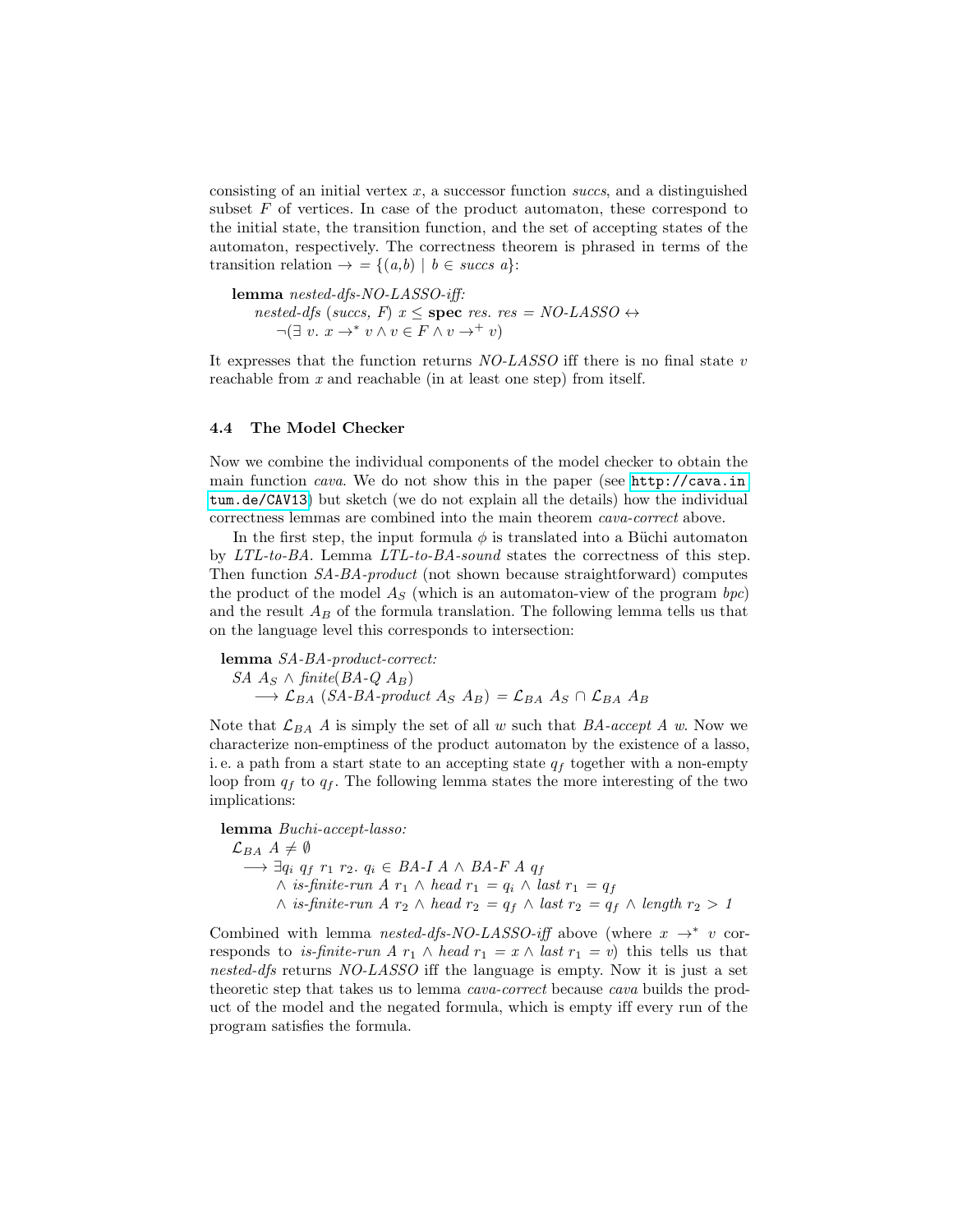### 4.5 Size of the Development

The following table summarizes the size of the development in lines of Isabelle "code", i. e. definitions and proofs, where typically 90% are proofs. We have distinguished the verification on the abstract level from the refinement steps:

|                      | Abstract verification Refinement |      |
|----------------------|----------------------------------|------|
| LTL-to-Büchi         | 3200                             | 1500 |
| Product construction | 800                              | 100  |
| Emptiness check      | 2500                             | 1600 |
| Top level            | 500                              | 400  |

In addition, there are approximately 5000 lines of supporting material that do not fit into the above classification. In total, this comes to roughly 16,000 lines. Moreover we rely on the separately developed and independent Collections Framework (30,000 lines, in total) and Refinement Framework (10,000 lines), described in Section [5.](#page-8-0)

# <span id="page-8-0"></span>5 Refinement Framework

When developing formally verified algorithms, there is a trade-off between the efficiency of the algorithm and the efficiency of the proof: For complex algorithms, a direct proof of an efficient implementation tends to get unmanageable, as proving implementation details blows up the proof and obfuscates the main ideas of the proof. A standard approach to this problem is stepwise refinement  $[2,3]$  $[2,3]$ , where this problem is solved by modularization of the correctness proof: One starts with an abstract version of the algorithm and then refines it (in possibly many steps) to the concrete, efficient version. A refinement step may reduce the nondeterminism of a program and replace abstract datatypes by their implementations. For example, selection of an arbitrary element from a set may be refined to getting the head of a list. The main point is, that correctness properties can be transferred over refinements, such that correctness of the concrete program easily follows from correctness of the abstract algorithm and correctness of the refinement steps. The abstract algorithm is not cluttered with implementation details, such that its correctness proof can focus on the main algorithmic ideas. Moreover, the refinement proofs only focus on the local changes in a particular refinement step, not caring about the overall correctness property.

In Isabelle/HOL, refinement is supported by the Refinement Framework [\[15](#page-15-13)[,16\]](#page-15-5) and the Isabelle Collection Framework [\[14,](#page-15-15)[13\]](#page-15-4). The former framework implements a refinement calculus [\[3\]](#page-14-3) based on a nondeterminism monad [\[24\]](#page-15-16), and the latter one provides a large collection of verified efficient data structures. Both frameworks come with tool support to simplify their usage for algorithm development and to automate canonical tasks such as verification condition generation.

In the nondeterminism monad, each program yields a result that is either a set of possible values or the special result fail. A result  $r$  refines another result r', written  $r \leq r'$ , if  $r' = \text{fail}$  or if  $r \neq \text{fail} \neq r'$  and every value of r is also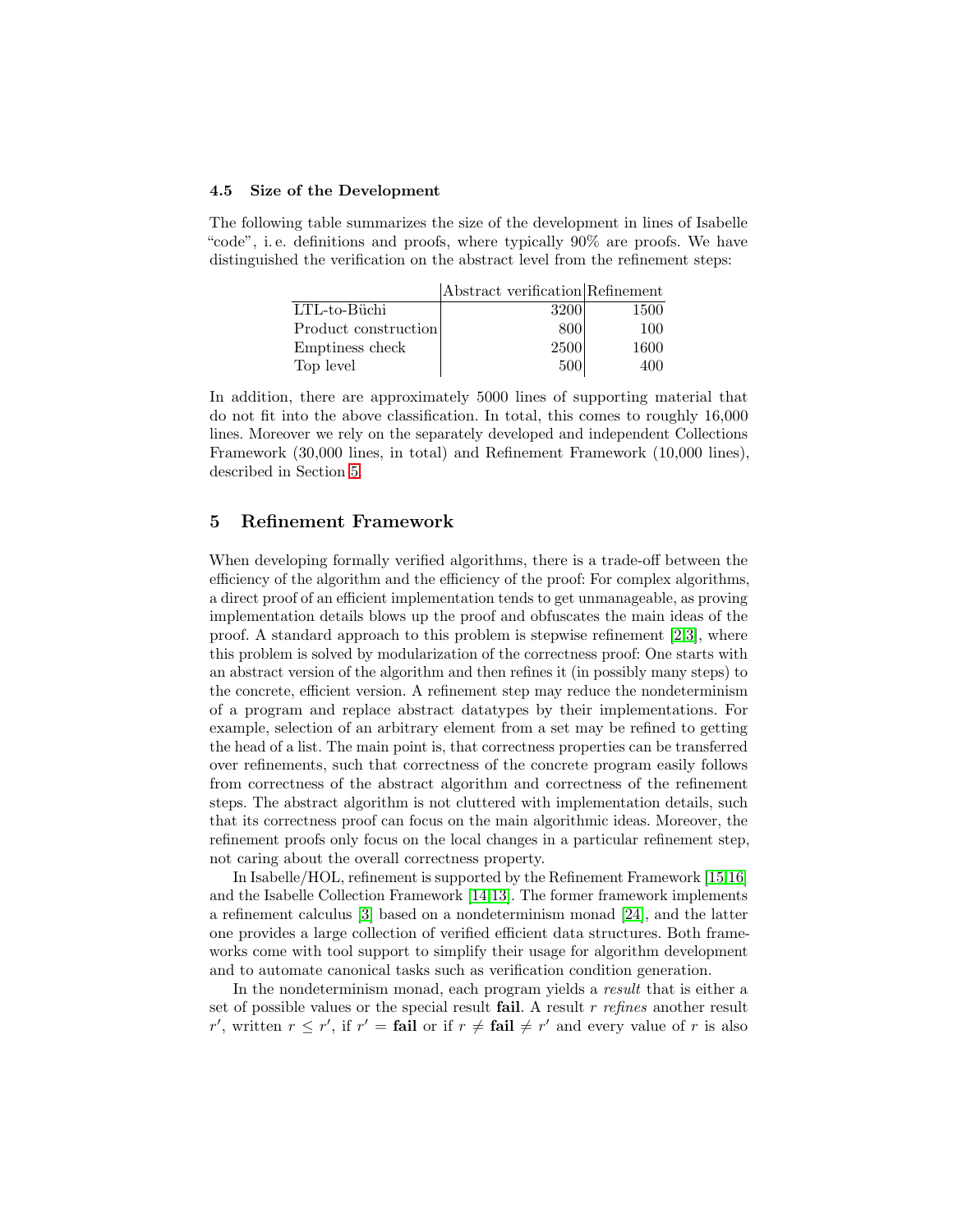```
dfs E vd v0 =do {
 rec<sub>T</sub> (λD (V,v).
   if v = vd then return True
    else if v \in V then return False
    else do {
     let V = insert v V;foreach<sub>c</sub> \{v' \mid (v,v') \in E\} (\lambda x. x = False)
         (\lambda v' - D (V, v')) False
    }
 ) ({}, v0) }
```


```
function dfs(E : set of pairs of 'a, vd : 'a, v0 : 'a)return dfs-body (E, vd, v0, \emptyset, v0)
function dfs-body(E, vd, v0, V: set of 'a, v : 'a)if v = vd then return true
   else if v \in V then return falseelse
        V := V \cup \{v\}ret := falsefor all x \in \{v' \mid (v, v') \in E\} do
           if ret = true then break
           else ret := dfs \cdot body (E, vd, v0, V, x)return ret
```
Algorithm 2: Simple DFS Algorithm (imperative equivalent)

a value of  $r'$ . The result return x contains the single value x, and the result spec x.  $\Phi$  contains all values x that satisfy the predicate  $\Phi$ . Thus, correctness of a program f w.r.t. precondition  $P$  and postcondition  $Q$  can be specified as:  $P x \longrightarrow f x \leq$  spec r. Q. Intuitively, this reads as: If the argument x satisfies precondition  $P$ , then all possible result values of  $f$  satisfy postcondition  $Q$ .

As an example we present a depth-first search algorithm, which is a simplified version of the nested DFS algorithm used in the model checker. Algorithm [1](#page-9-0) uses the syntax of Isabelle/HOL, and Algorithm [2](#page-9-1) displays its equivalent in imperative pseudocode. In Isabelle/HOL, a Haskell-like do-notation is used. The  $rec<sub>T</sub>$  combinator is recursion, where the recursive call is bound to the first parameter D. The **foreach**<sub>C</sub> combinator iterates over all elements of the set, and additionally has a continuation condition, i. e. the iteration is terminated if the continuation condition does not hold any more. Here, we use the continuation condition to break the loop if the recursive call returns true.

We now prove the following lemma, stating that if the algorithm returns true, then the node  $vd$  is reachable from  $v\theta$ :

#### lemma dfs-sound:

finite  $\{v. (v0,v) \in E^*\}\longrightarrow dfs \ E \ v d \ v0 \le \text{spec } r. \ r \longrightarrow (v0, vd) \in E^*$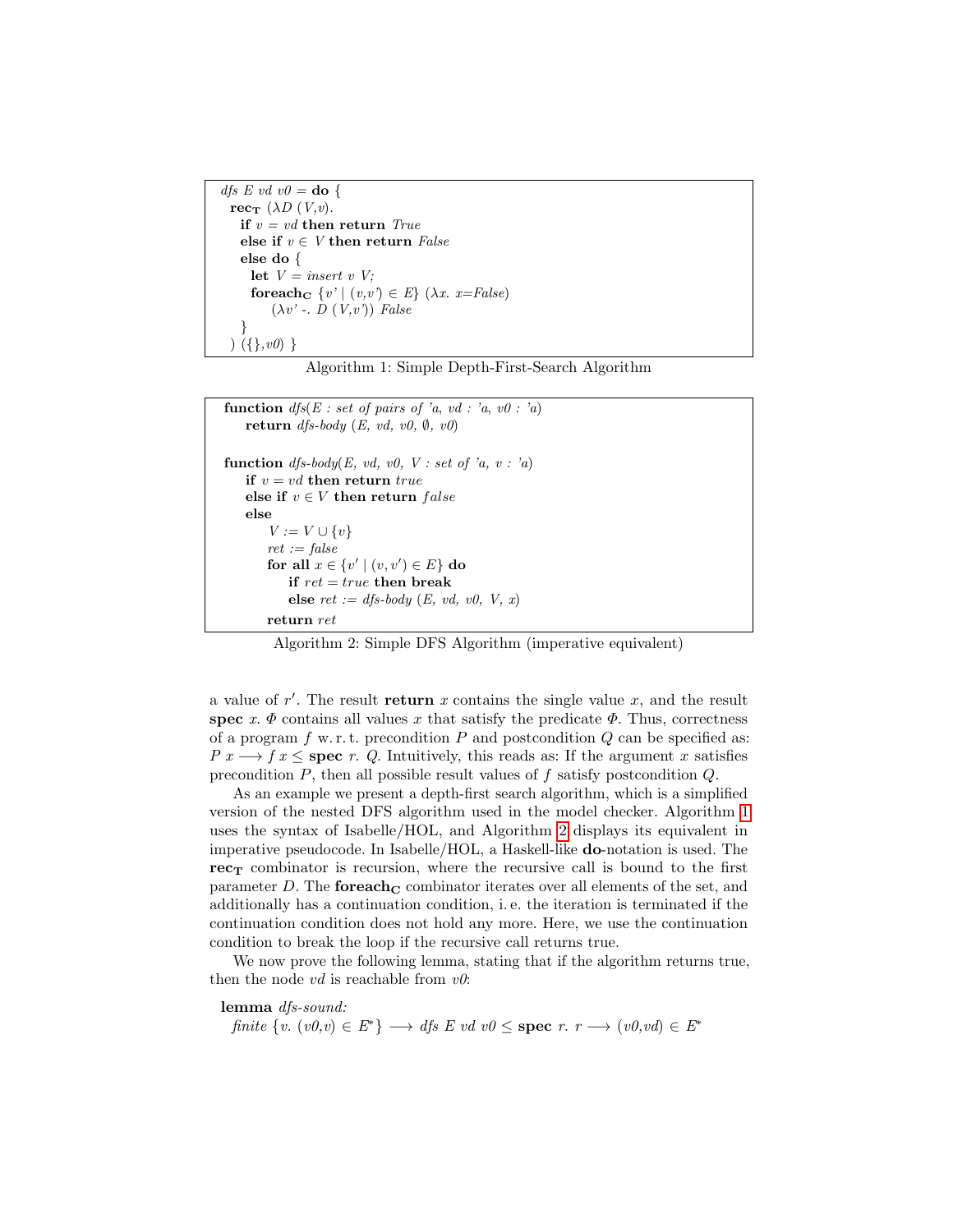The proof of this lemma in Isabelle/HOL reads as follows:

unfolding dfs-def apply (refine-rcg refine-vcg impI RECT-rule[where  $\Phi = \lambda(V, v)$ .  $(v\theta, v) \in E^* \wedge V \subseteq \{v. (v\theta, v) \in E^*\}$  and  $V = finite\text{-}psupset (\{v. (v0,v) \in E^*\}) \times_{\text{lex}} \{\}]$  $FOREACHc-rule[where I = \lambda - r. r \longrightarrow (v0, vd) \in E^*])$ . . . [3 lines of straightforward Isabelle script]

In the first line, we unfold the definition of  $df_s$ . In the **apply-command** starting in the second line, we invoke the verification condition generator. The crucial part here is to specify the right invariants: For the recursion, we need a precondition  $\Phi$ and a variant  $V$ . The precondition states that the current node  $v$  is reachable and that the set of visited nodes is reachable. The variant states that, in each recursive call, the set of visited nodes gets closer to the finite set of reachable nodes. This is required to show termination. For the foreach-loop, we need an invariant I. It states that, if we break the loop, the target node  $vd$  is reachable. The remaining lines of the proof show that the precondition implies the postcondition, that the variant is valid, and that the invariant is preserved. As this only involves argumentation about sets, which enjoy good tool support in Isabelle/HOL, this can be done in a few straightforward lines of Isabelle script.

Once we have defined the abstract algorithm and proved that it satisfies its specification, we refine it to an executable version. This includes *data refinement*, e. g. implementing sets by red-black trees, and nondeterminism reduction, e. g. implementing the foreach-loop by in-order iteration over the red-black tree.

A refinement relation is a single-valued relation between concrete and abstract values (e. g. between red-black trees and sets). Single-valuedness means that a concrete value must not be related to more than one abstract value.

The *concretization function*  $\Downarrow$  lifts a refinement relation R to results. For programs f and f', the statement  $(x,x)\in Ri \longrightarrow fx \subseteq \mathcal{A}$  (f' x') means that program  $f$  refines program  $f'$ , where the argument is refined according to relation Ri, and the result is refined according to the relation Ro.

The refinement of *dfs* is straightforward, and the Refinement Framework can generate an executable version together with the refinement proof automatically.

As an example for a more complex refinement, reconsider  $LGBA-to-Buchi$ from Section [4.2,](#page-5-0) which translates node-labeled generalized Büchi automata to edge-labeled Büchi automata. Its refined version is Algorithm [3.](#page-11-0) Here, the input automaton is represented by a tuple, where the transitions  $D$  are represented by nested red-black trees, the sets of initial states  $I$  and final states  $F$  are represented by lists of distinct elements, and the representation of the labeling function  $L$  is not changed. The result automaton is represented by a tuple consisting of

- a successor function, which maps a state and a label to a list of distinct successor states,
- a list of distinct initial states, and
- the characteristic function of the sets of final states.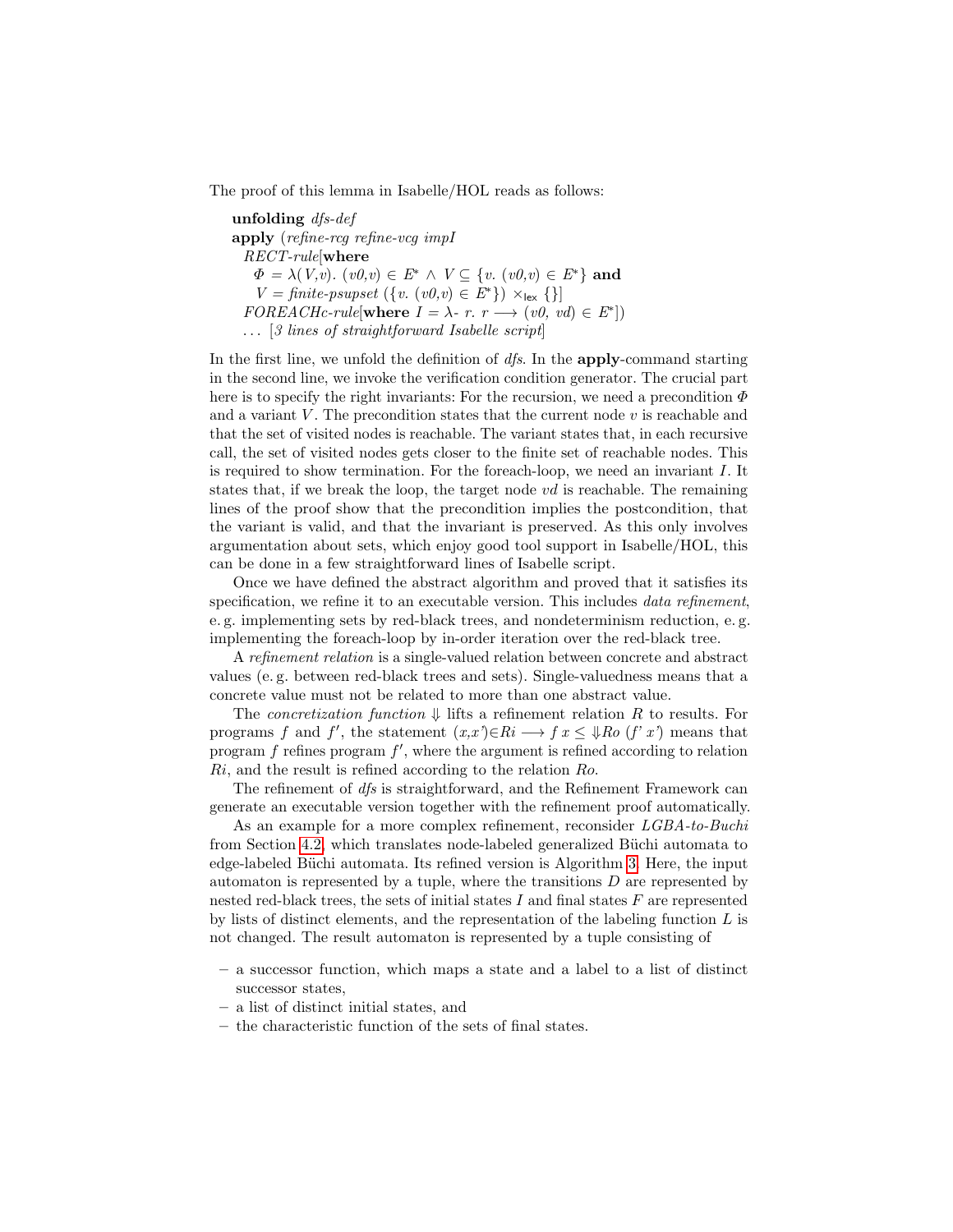```
LGBArel-to-Buchi-impl ((-, -, D, I, F), L) =do {
   let Flist = Isi-to-list F;return
     (\lambda(q, k) l.if L q l then
          (let k' = (\text{if } (k < \text{length } \text{First } \wedge \text{ is } i\text{-\text{memb } q \text{ (First } !k)))
                      then (k+1) \mod (length \; Flist) else k) in
          let succs = rs-lts-succ-it D q () (\lambda-. True) lsi-ins (lsi-empty ()) in
             lsi-product succs (list-to-lsi [k']))
       else lsi-empty(),
      lsi-product \, I \, (list-to-lsi \, [0]),(\lambda(q, k) \cdot (k = 0) \wedge (length \, Flist = 0 \vee Isi\text{-}memb \, q \, (Flist\text{!}0))))}
```
Algorithm 3: Implementation of the LGBA-to-Büchi Translation

For this refinement, the spec-statement, which was used to nondeterministically select a list representation of the set of final states, has been replaced by a let statement, which deterministically uses the list *lsi-to-list F*. In the returnstatement, we have replaced the abstract operations on sets (e.g.  $\times$ ) by their concrete counterparts (e.g.  $lsi$ -product). Note that functions from the Isabelle Collection Framework follow a standard naming scheme: The prefix lsi denotes operations on sets represented by lists of distinct elements. Analogously, the prefix rs denotes operations on sets represented by red-black trees.

The following lemma relates the abstract and the concrete algorithm:

lemma  $\textit{LGBA}$ rel-to-BA-impl-refine:  $(A_L, A_L') \in \textit{LGBA}$ rel-impl-rel  $\longrightarrow$  $\emph{LGBA}$ rel-to-BA-impl $A_L \leq \Downarrow$ BA-impl-rel (LGBArel-to-BA $A'_L)$ 

Here, LGBArel-impl-rel relates the input automaton  $A'_L$  to its representation  $A_L$ . Similarly, BA-impl-rel relates the result automaton to its representation. The proof of the above lemma is quite straightforward. The main proof effort goes into showing that the successor states of q (abstractly:  $\{q' | (q,q') \in \Delta \text{CBA}(A)\}\$ ) are correctly implemented by the iterator rs-lts-succ-it, which iterates over the successor states and collects them in a list.

The algorithm LGBArel-to-BA-impl is already deterministic. However, it is still defined in the nondeterminism monad, which is not executable. Thus, a further refinement step removes the nondeterminism monad. This step is fully automatic: The Refinement Framework defines a constant LGBArel-to-BA-code and proves the lemma return  $(LGBArel-to-BA-code A_L) \leq LGBArel-to-BA-impl A_L$ . Finally, the code-generator exports ML-code for LGBArel-to-BA-code.

Using transitivity of  $\leq$  and monotonicity of the concretization function, we could combine the above result with Lemma LGBArel-to-BA-sound from Section [4.2,](#page-5-0) and obtain:

lemma  $\textit{LGBA}$ rel-to-BA-code-sound:  $(A_L, A_L') \in \textit{LGBA}$ rel-impl-rel  $\longrightarrow$  $\exists A_B$ . (LGBArel-to-BA-code  $A_L$ , $A_B$ )  $\in$  BA-impl-rel  $\wedge$  (∀w. LGBArel-accept  $A'_L$  w  $\leftrightarrow$  BA-accept  $A_B$  w)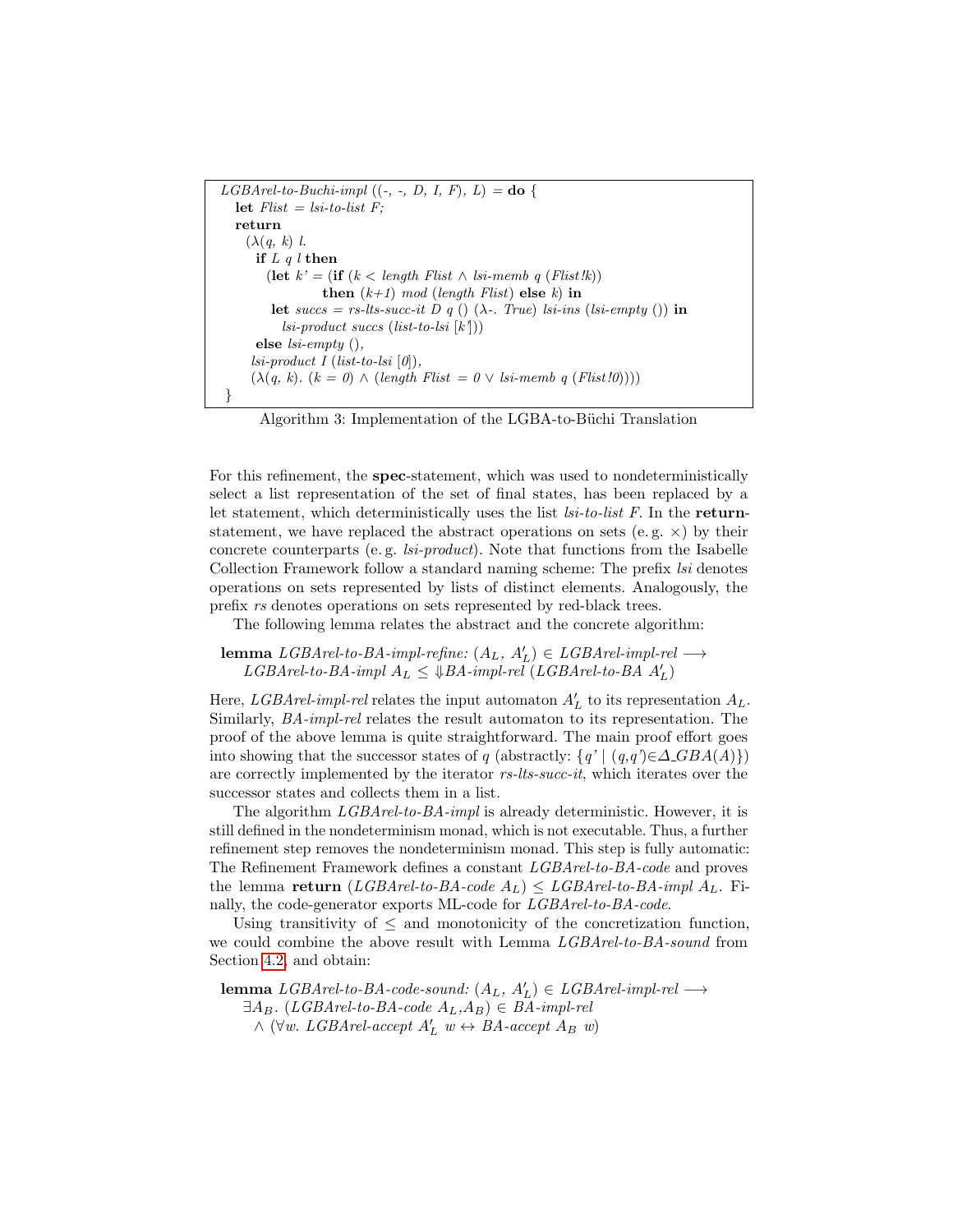Note, however, that we need to prove such lemmas only for the interface functions of our tool, not for internal functions like LGBArel-to-BA.

# 6 Some experiments

As mentioned in the introduction, our project must fulfill two conflicting requirements: a mechanized proof of functional correctness, and adequate performance for a reference implementation. In this section we provide some evidence for the latter.

The natural tool for a comparison with our checker is SPIN [\[10\]](#page-15-0), while keeping in mind that SPIN is implemented in C, while our checker is implemented in ML. We use SPIN version 6.2.3 with turned-off optimizations  $(-01 -02 -03$ / -DNOREDUCE), and MLton version 20100608 as the compiler for our checker. We take three standard well-known and easily scalable benchmarks: the Dining Philosophers, a Readers-Writers system guaranteeing concurrent read but exclusive write, and the Leader-Filters example of [\[5\]](#page-15-17).

The comparison with SPIN requires some care because the compilation of a program into a Kripke structure can lead to substantial differences in the number of reachable states. For instance, consider a program  $P_1 \parallel \ldots \parallel P_n$ , where  $P_i =$  while true do  $b := 0$  (in a generic program notation). Each parallel component can be represented by an automaton with one single state and a self-loop labeled by  $b := 0$ . If initially  $b = 0$ , then the complete system has one reachable state. However, a compilation process might also lead to an automaton that cycles between two states, moving from the first to the second state by means of a transition labeled by  $b := 0$ , and back to the initial state by a silent transition. This harmless change has a large impact in the state space: the new version has  $2^n$  reachable states, where n is the number of components, leading to much larger verification times. We have observed this effect in our experiments: SPIN's mature compilation process generates fewer states than our tool, where this aspect has not yet been optimized (cf. Table [1\)](#page-13-0).<sup>[4](#page-12-0)</sup>

For this reason, we compare not only the time required to explore the state space of the product automaton, but also the *state exploration speed*, i.e. the number of states explored per time unit.

If a property does not hold, then the verificiation time and the number of states explored may depend on arbitrary choices in how the depth-first search is conducted. So we only consider properties that hold, for which every tool explores the complete state space. Table [1](#page-13-0) shows verification times for the trivial property Gtrue. All times are in milliseconds. Since experiments with other properties yield similar results and no new insight, the results are omitted. We observe that our checker is between 7 and 26 times slower than SPIN.

We now consider the exploration speed. Since it depends on the number of states (if the number is large then state descriptors are also large, and more costly

<span id="page-12-0"></span> $^4$  A similar effect is observed in the number of states of the Büchi automaton for a formula: While both SPIN and our checker are based on the algorithm of [\[7\]](#page-15-1), it is known that the number of states is very sensitive to simplification heuristics.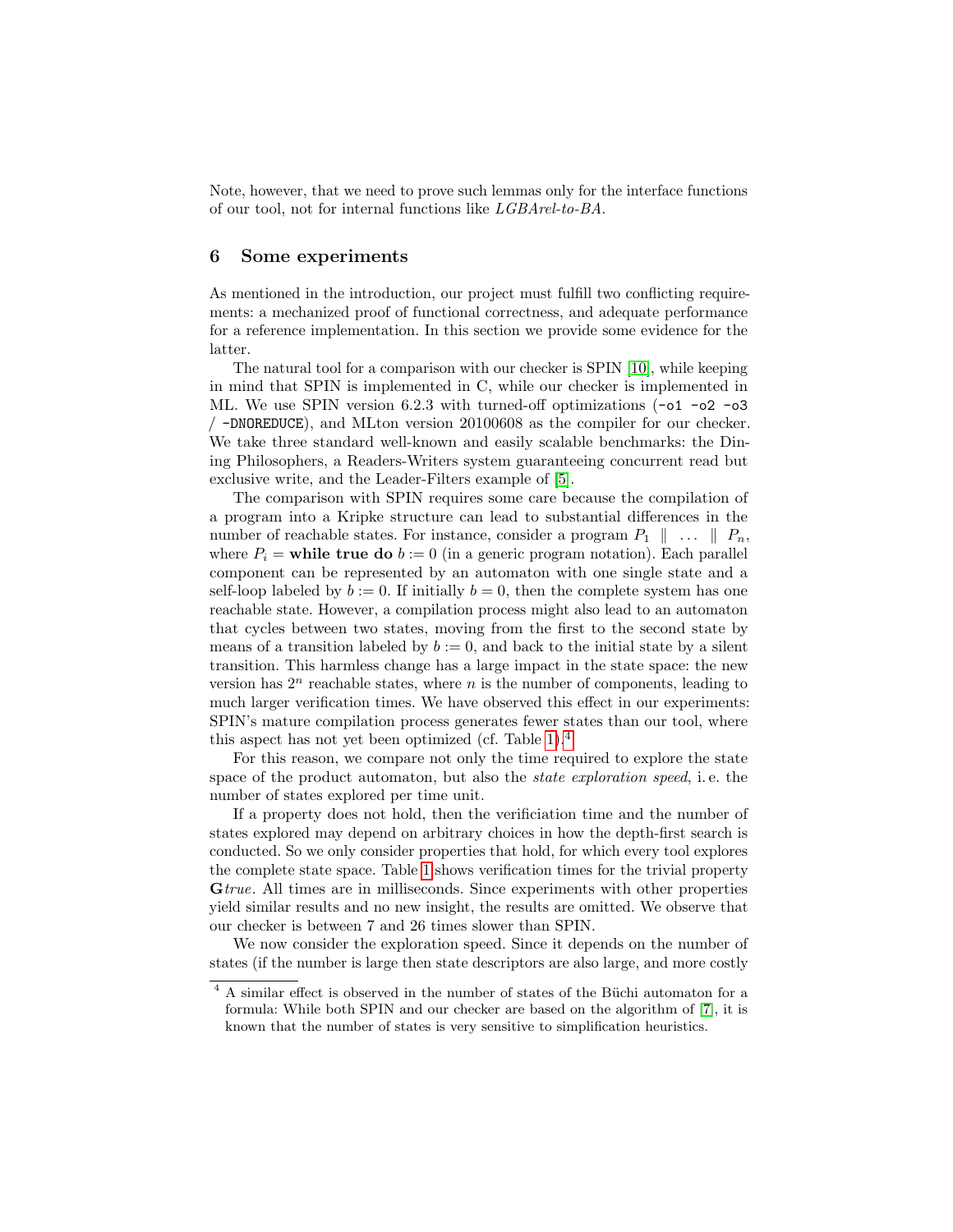<span id="page-13-0"></span>

| Phils |           |                     |    |          |             |       | RW              |   |      |                                                                       | LF |            |                         |                  |             |
|-------|-----------|---------------------|----|----------|-------------|-------|-----------------|---|------|-----------------------------------------------------------------------|----|------------|-------------------------|------------------|-------------|
|       |           | <b>SPIN</b><br>Cava |    |          | <b>SPIN</b> |       | Cava            |   |      | <b>SPIN</b>                                                           |    | Cava       |                         |                  |             |
|       |           |                     |    |          |             |       |                 |   |      | # Time States Time States   # Time States Time States   # Time States |    |            |                         |                  | Time States |
|       | <b>10</b> | 70 <sub>1</sub>     | 6  | 839      |             | 50 10 | 20 <sub>1</sub> |   | 134  |                                                                       | -3 | 10         |                         | 104              | 8           |
|       | 11        | 190                 | 16 | 2773     | 132   11    |       | 50 <sup>1</sup> |   | 335  | 25                                                                    |    | <b>220</b> | 64                      | 3611             | 134         |
|       | 12        | 500                 | 39 | 8857     | 343  12     |       | 100             | 4 | 862  | 53 II                                                                 | 5. | 4720       |                         | 1006 122620      | 2271        |
|       |           | 13 1350             |    | 95 27957 | 890   13    |       | 230             | 8 | 2283 |                                                                       |    |            | 115   6   91200   15305 | O <sub>o</sub> M |             |

Table 1: Construction time (ms) for the state space (in thousands of states)

to process), we plot it against the size of the state space. Overall, our checker generates about  $10^4$ - $10^5$  states per second (this was also the speed reported in [\[10\]](#page-15-0), published in 2003), and is consistent with the fact that after one decade SPIN is about one order of magnitude faster. Figures [1a–1c](#page-14-4) show the results for each of the three benchmarks, with exploration speed in states per millisecond. Our checker is about 3 times faster than SPIN on Readers-Writers, about eight times slower on *Leader Filters*, and about as fast as SPIN on *Dining Philosophers*.

Summarizing, while our checker is slower than SPIN, we think it is fast enough for the purpose of a reference implementation. Most of the functionality of an LTL model checker can be tested on examples with  $10^4-10^7$  states, for which our checker is about one order of magnitude slower than SPIN, which will be somewhat reduced once our compilation process is optimized.

We can now also illustrate the importance of the Refinement Framework. Without it, we would at most have been able to prove correctness of a model checker with sets implemented as lists. Using the Refinement Framework we can easily generate code for this "slow" checker, and compare its speed with the one of the optimized version where sets are implemented as red-black trees. The result for the dining philosophers is shown in Figure [1d,](#page-14-4) which uses a double logarithmic scale. For systems with  $10^5$  states the slow checker is already almost three orders of magnitude slower, which makes it fully inadequate as a reference implementation.

# 7 Conclusion

Model checkers are a paradigm case of systems for which both correctness and efficiency are absolutely crucial. We have presented the—to the best of our knowledge—first model checker whose code has been fully verified using a theorem prover and is efficient enough to constitute a reference implementation for testing purposes. A key element was our use of a refinement process: specify and verify the model checker on an abstract mathematical level (about 250 lines of code, not counting comments etc.), then improve efficiency of the algorithms and data structures by stepwise refinement, and finally let the theorem prover generate ML code (4900 lines). Our experiments indicate that our checker is only one order of magnitude slower than SPIN in the range of systems with  $10^6$ – $10^7$ states. We think this result is very satisfactory, since SPIN is a highly optimized checker, programmed in C; moreover, our results indicate that the distance to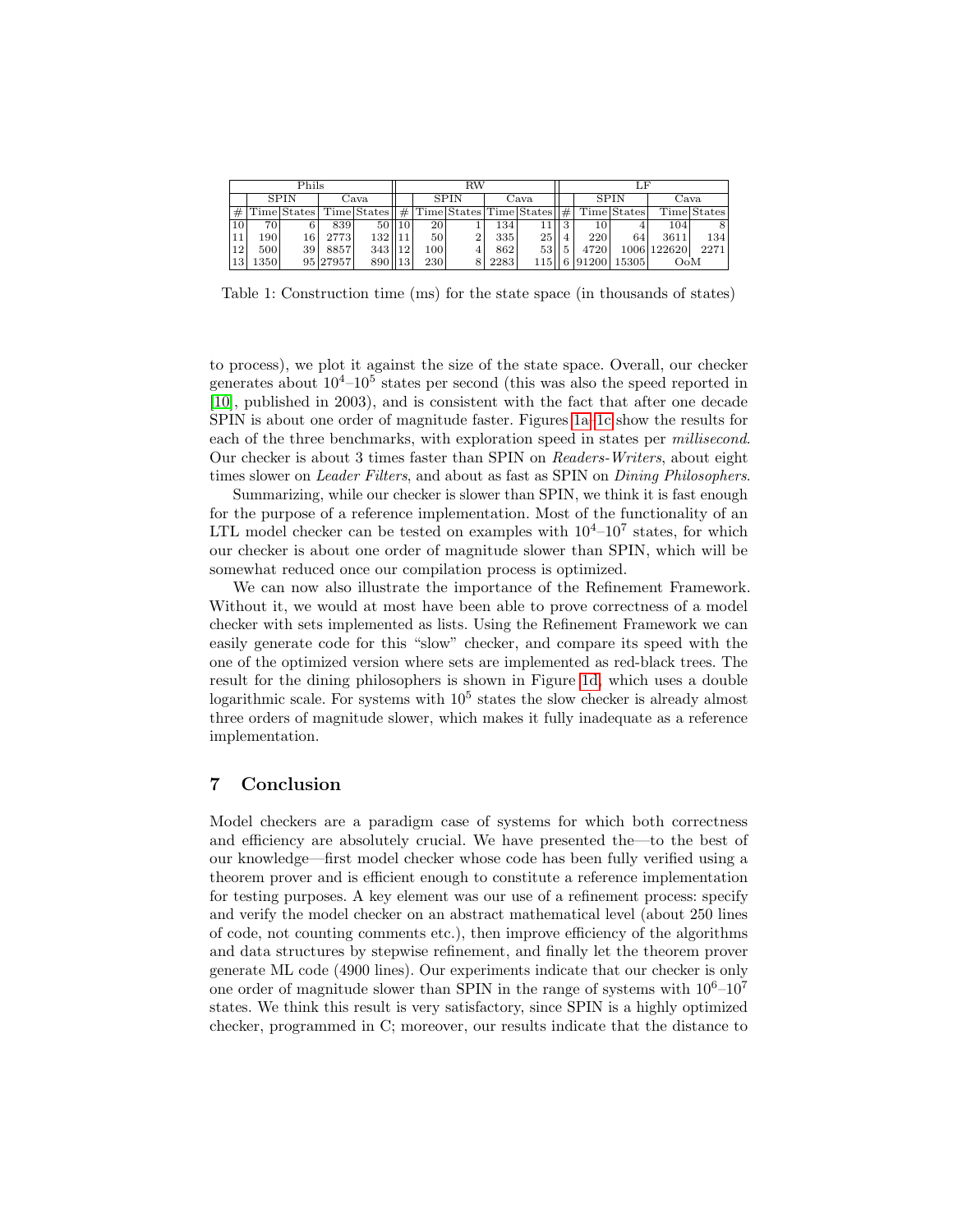<span id="page-14-4"></span>

Fig. 1: State-exploration speed

SPIN can be shortened by means of optimizations in the compiler that generates the state space from the high-level system model.

An alternative approach to obtain verified results is to use checkers that provide certificates of their answer (e. g. a Hoare proof) that can be independently checked by a trusted certifier [\[18,](#page-15-18)[20\]](#page-15-19). The advantage of this approach is a much smaller formalization effort, and its disadvantage the potentially very large size of the certificates (worst case: the same order of magnitude as the state space).

# References

- <span id="page-14-0"></span>1. Abrial, J.R.: The B-Book: Assigning Programs to Meanings. Cambridge University Press (1996)
- <span id="page-14-2"></span>2. Back, R.J.: On the correctness of refinement steps in program development. Ph.D. thesis, Department of Computer Science, University of Helsinki (1978)
- <span id="page-14-3"></span>3. Back, R.J., von Wright, J.: Refinement Calculus — A Systematic Introduction. Springer (1998)
- <span id="page-14-1"></span>4. Baier, C., Katoen, J.P.: Principles of Model Checking. MIT Press (2008)